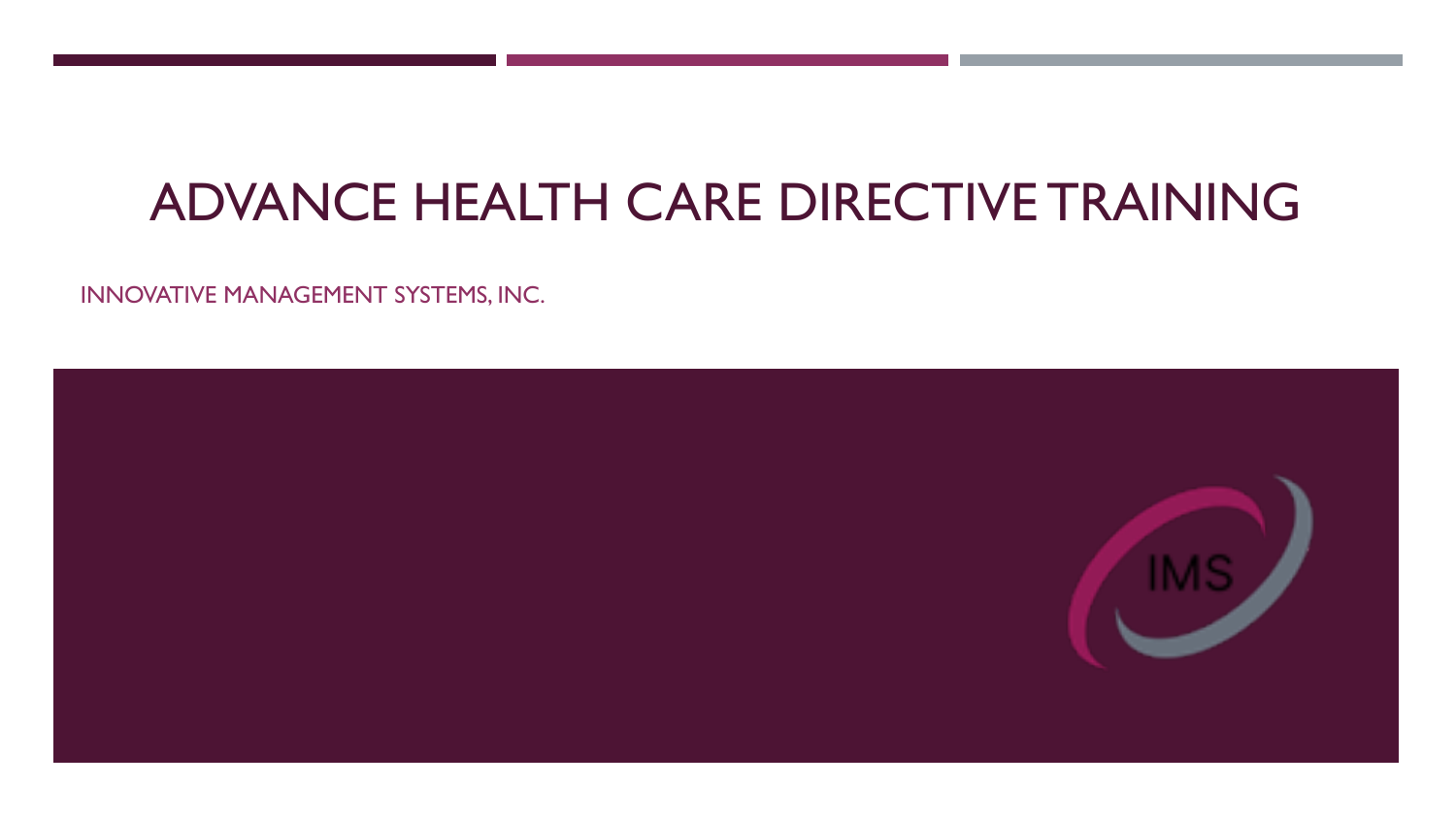### WHAT IS AN ADVANCE HEALTH CARE DIRECTIVE (AHCD)?

- **An AHCD** is a way to make one's health care wishes known if they are unable to speak for themselves or prefer to have someone else to speak for them regarding their health care. An AHCD can serve one or both of the following functions:
	- **Power of Attorney for Health Care to appoint an agent**
	- **I** Instructions for Health Care to indicate one's wishes
- Persons of all ages may unexpectedly be in a position where they cannot speak for themselves, such as in an accident or in the case of severe illness.
	- **IF In such cases, having an AHCD ensures that their doctors know about their health care wishes,** including about the kinds of care they want and/or who they want making health care decisions on their behalf.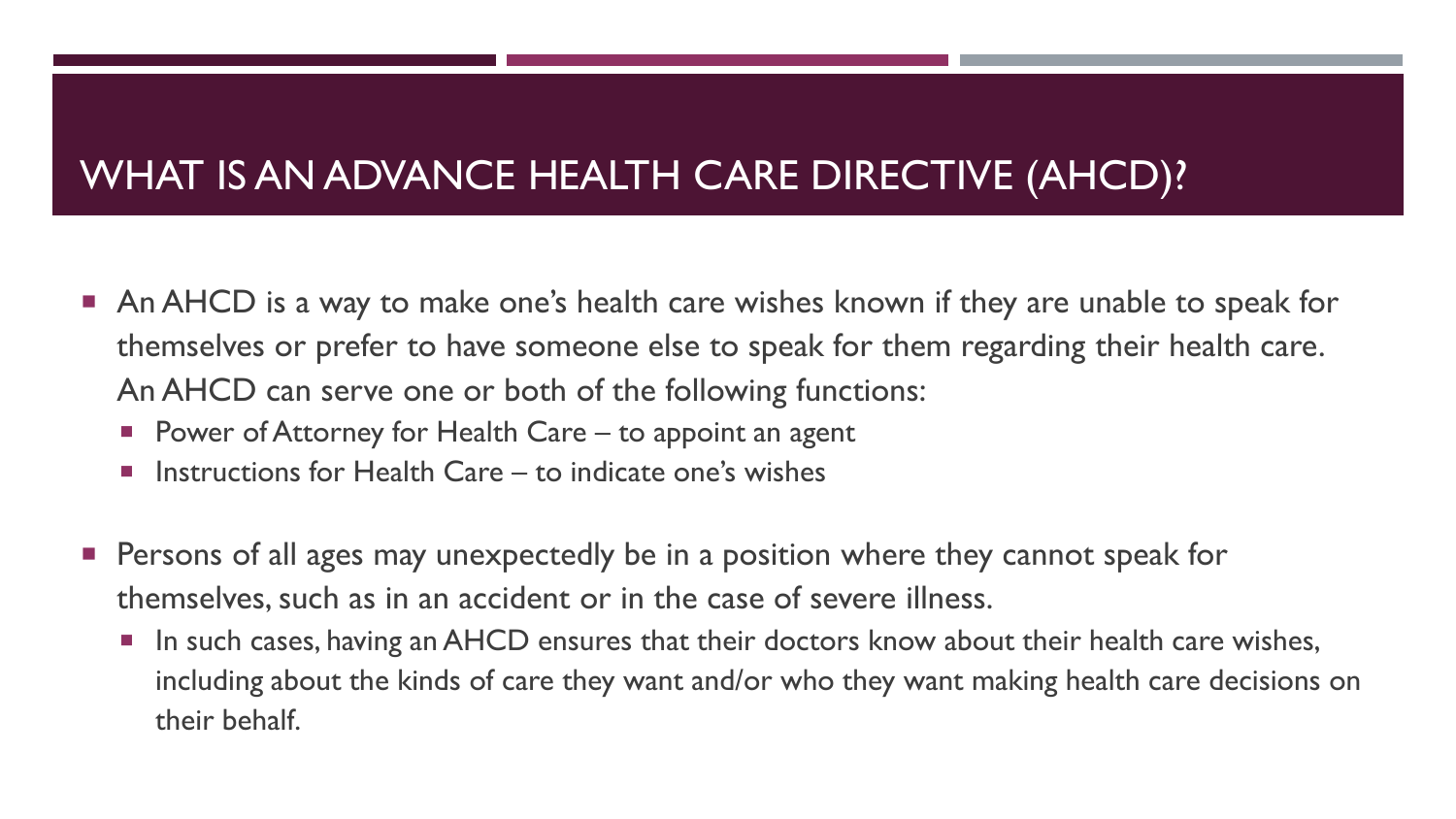#### **Part 1 – Power of Attorney for Health Care**

- **This part allows an individual to name another individual as their agent to make health** care decisions for them if they become incapable of making their own decisions or if they want someone else to make those decisions for them, even though they are still capable. ■ The health care agent can be a family member or a friend.
- An individual may also name an alternate agent to act for them if their first-choice agent is not willing, able, or reasonably available to make such decisions for them.
- **Note**: An agent may **not** be an operator or employee of a community care facility or a residential care facility where the individual is receiving care, or their supervising health care provider or employee of the health care institution where they are receiving care, unless their agent is related to them or is a co-worker.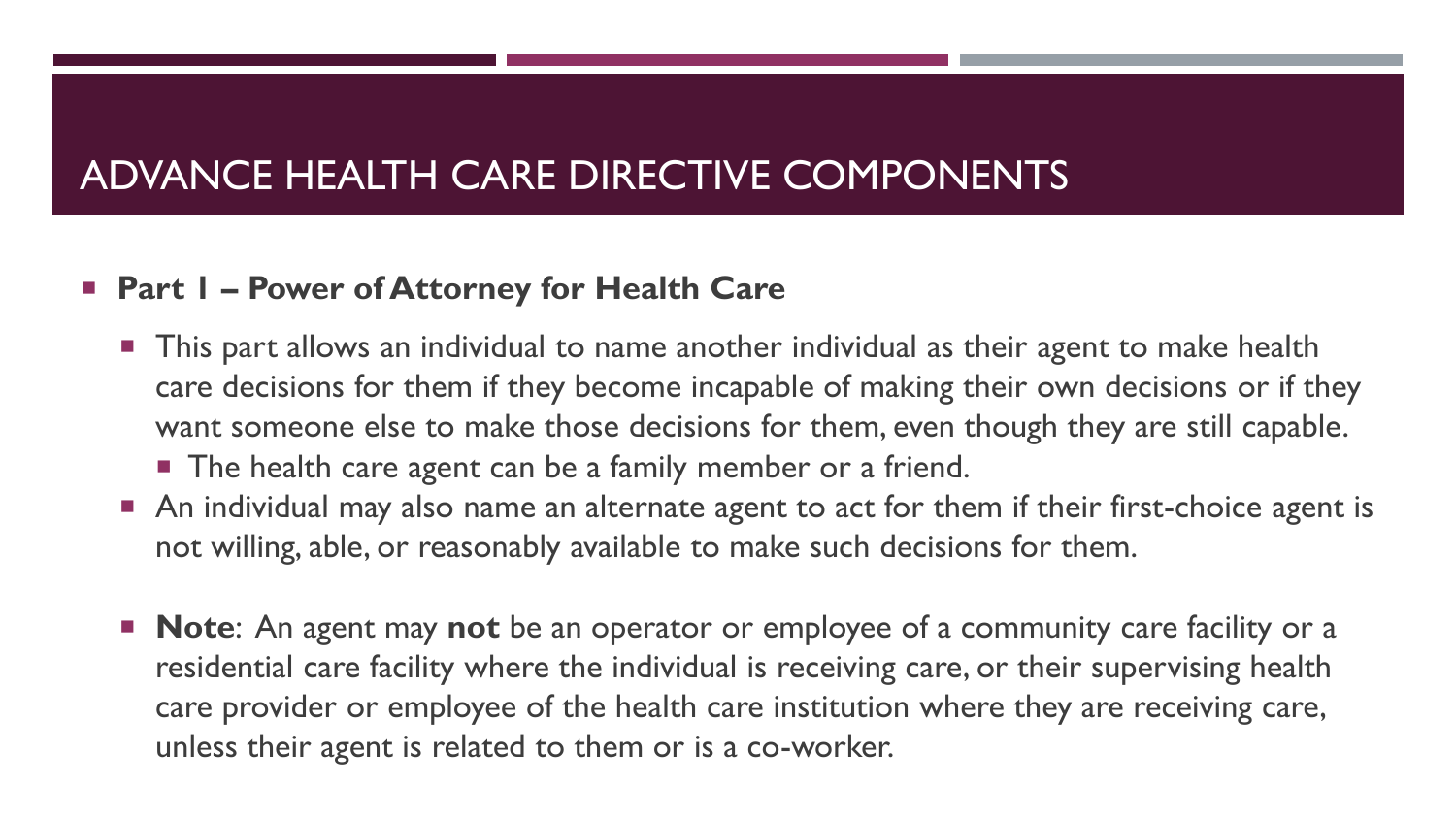#### **Part 1 – Power of Attorney for Health Care**

- **The agent may make all health care decisions for the individual, unless the form they** signed limits the authority of the agent. If they do not choose to limit the authority of their agent, their agent will have the right to:
	- **Consent or refuse consent to any care, treatment, service, or procedure to maintain, diagnose,** or otherwise affect a medical condition.
	- **Select or discharge health care providers and institutions.**
	- **Approve or disapprove diagnostic tests, surgical procedures, and programs of medication.**
	- **Direct the provision, withholding, or withdrawal of artificial nutrition and hydration and all other** forms of health care, including cardiopulmonary resuscitation.
	- Donate the individual's organs, tissues, and parts, authorize an autopsy, and direct disposition of remains.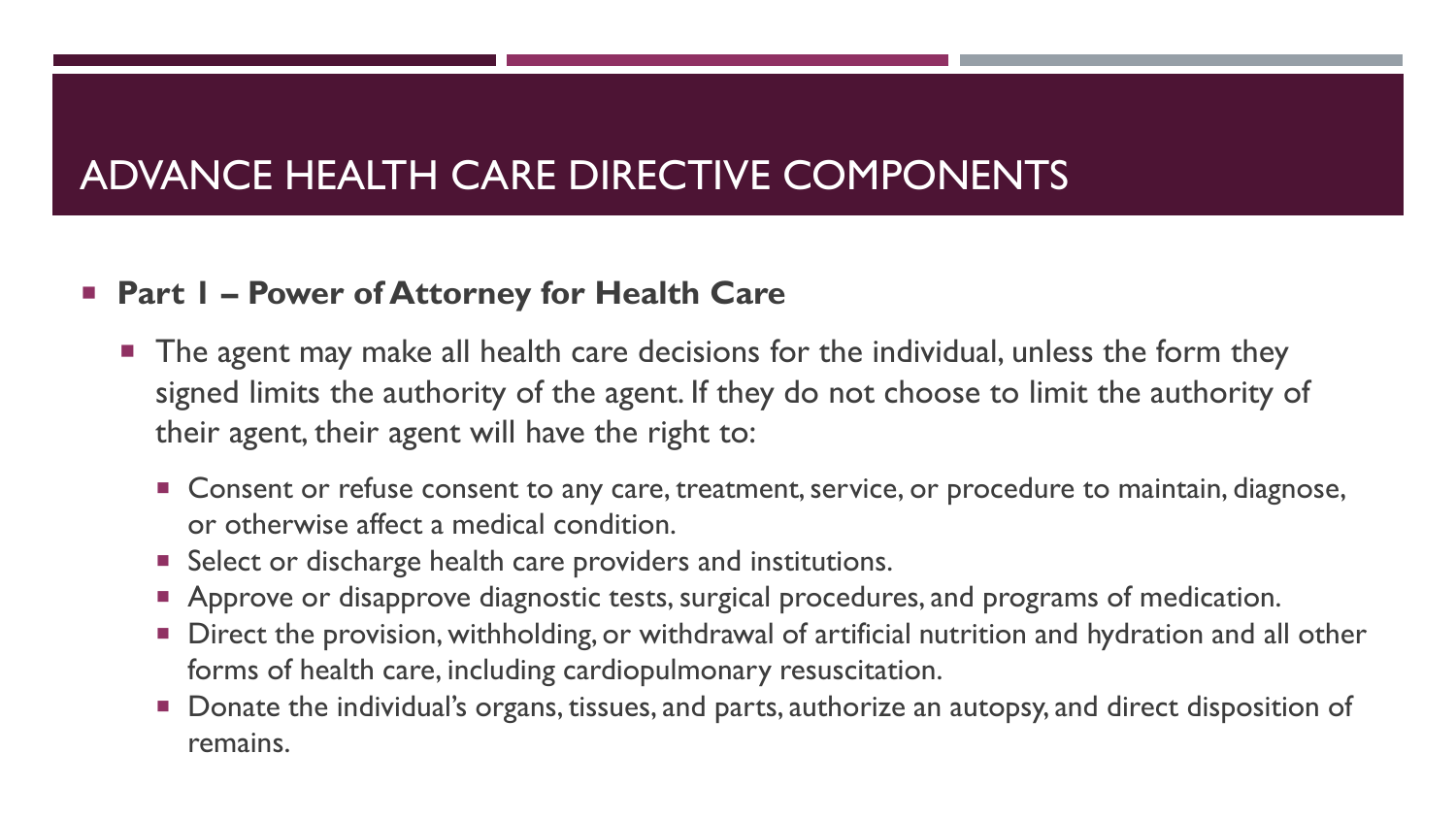### **Part 2 – Power of Attorney for Health Care**

- **This part allows the individual to give specific instructions about any aspect of their health** care, whether or not they appoint an agent.
- **EXPEDEES 12** Choices are provided to express their wishes regarding the provision, withholding, or withdrawal of treatment to keep them alive, as well as the provision of pain relief.
	- **Example: Try all life support treatment that their doctor thinks might help, but if it** doesn't work, to still stay on life support machines.
	- **Example: Try all life support treatment, but if treatment doesn't work, don't stay on life** support machines.
- **They can also add to the choices they have made, along with any additional wishes.**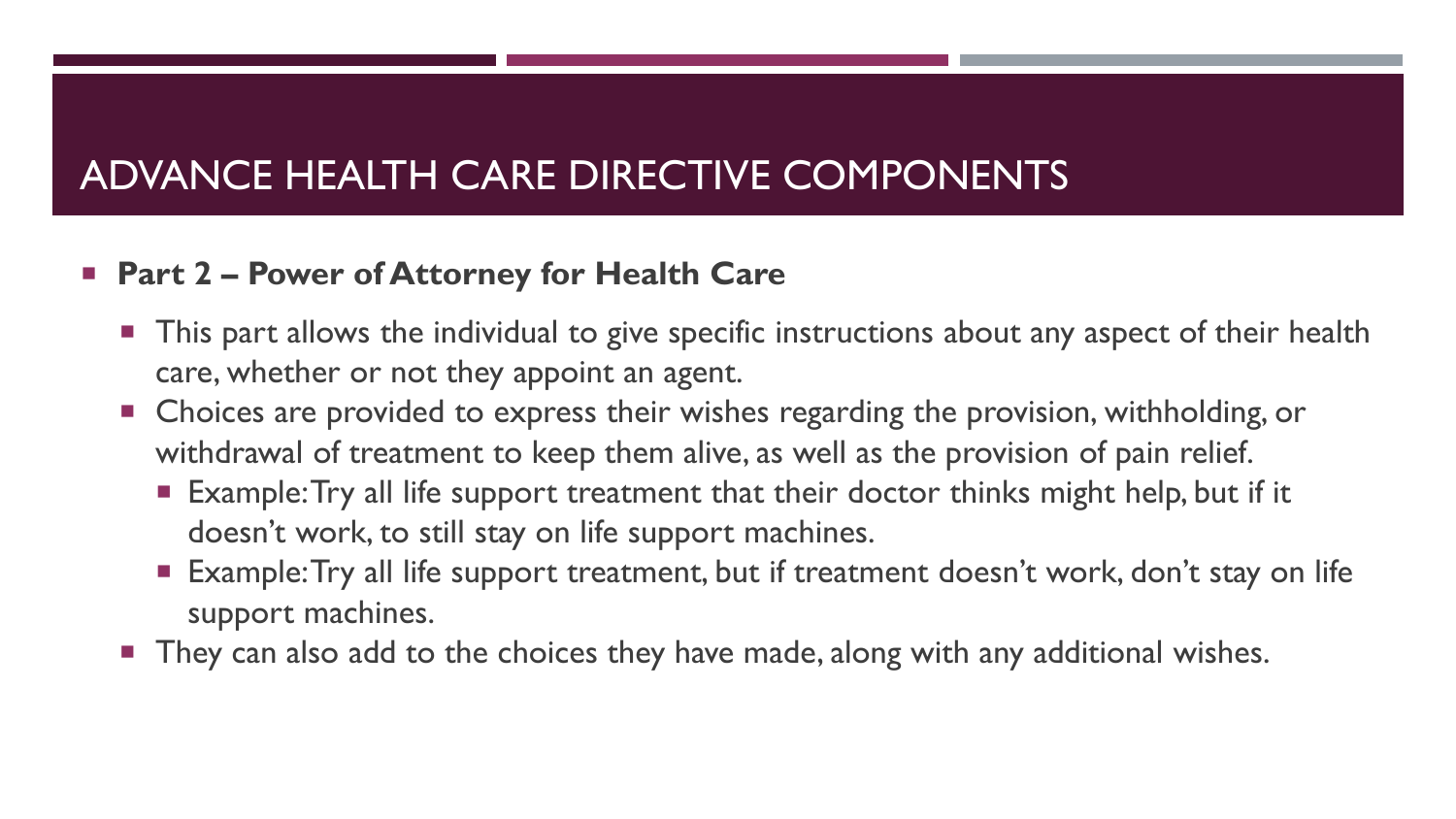### **Part 3 – Donation of Organs**

- This part allows the individual to express whether or not they have an intention to donate their bodily organs, tissues, and parts following their death.
- **This can include donating all or some of their organs, not donating any organs, or having** their health care agent make the decision.

#### **Part 4 – Designation of Physician**

 This part allows the individual to designate a physician to have primary responsibility over their health care.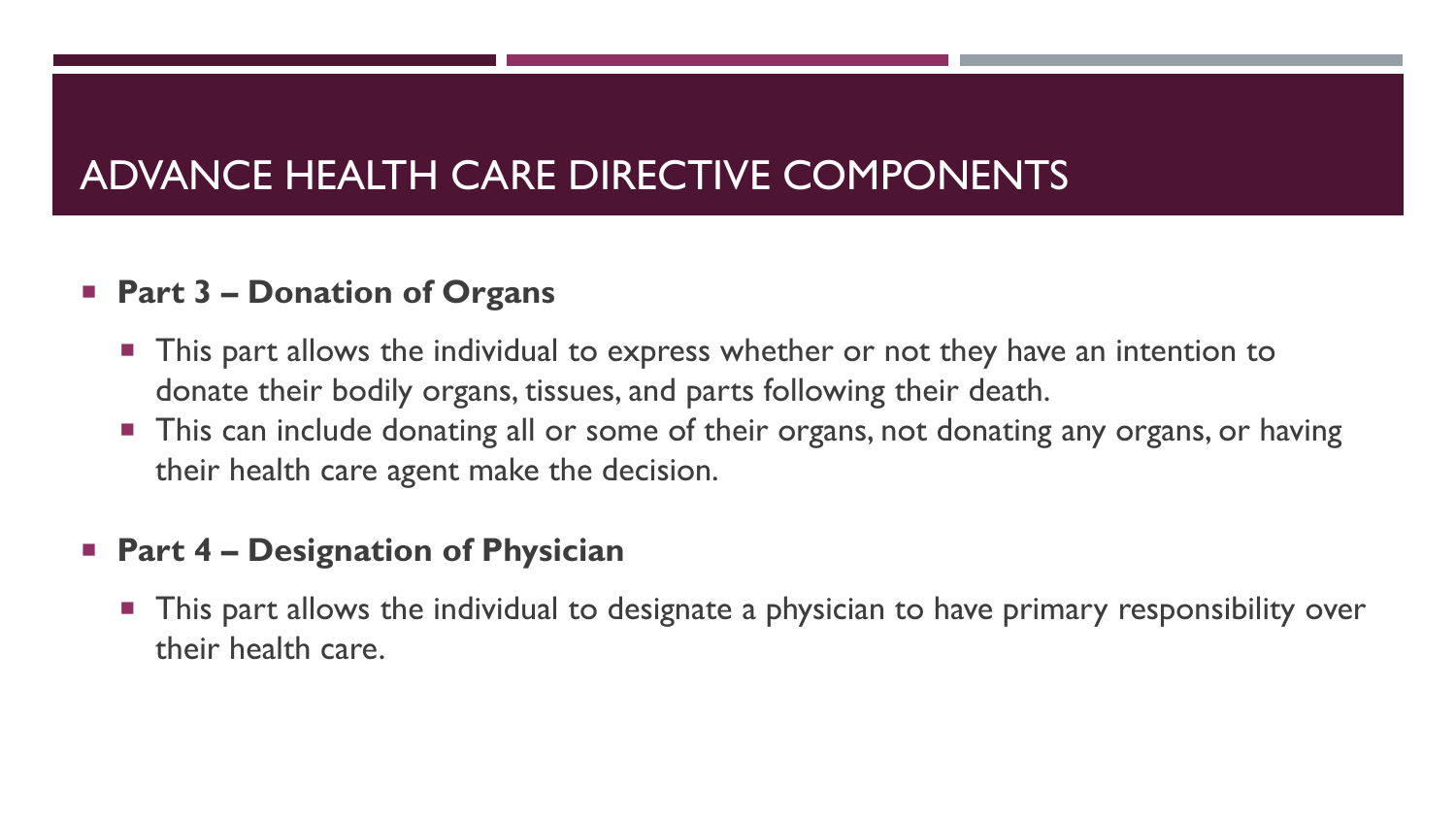- **After completing the AHCD form, the individual must:** 
	- Sign and date the form, and
	- Have 2 qualified witnesses sign the form, or have the form notarized before a notary public.
		- Note: agents and relatives cannot be a witness.
- The individual should also give a copy of the signed and completed form to their physician, to any health care providers they may have, to any health care institution they are receiving care, and to any health care agents they have named.
- **The individual should discuss their health care wishes with the named agent(s) to ensure** that they understand their wishes and is/are willing to take the responsibility.
- Note: The AHCD may be revoked and/or replaced at any time by the individual.